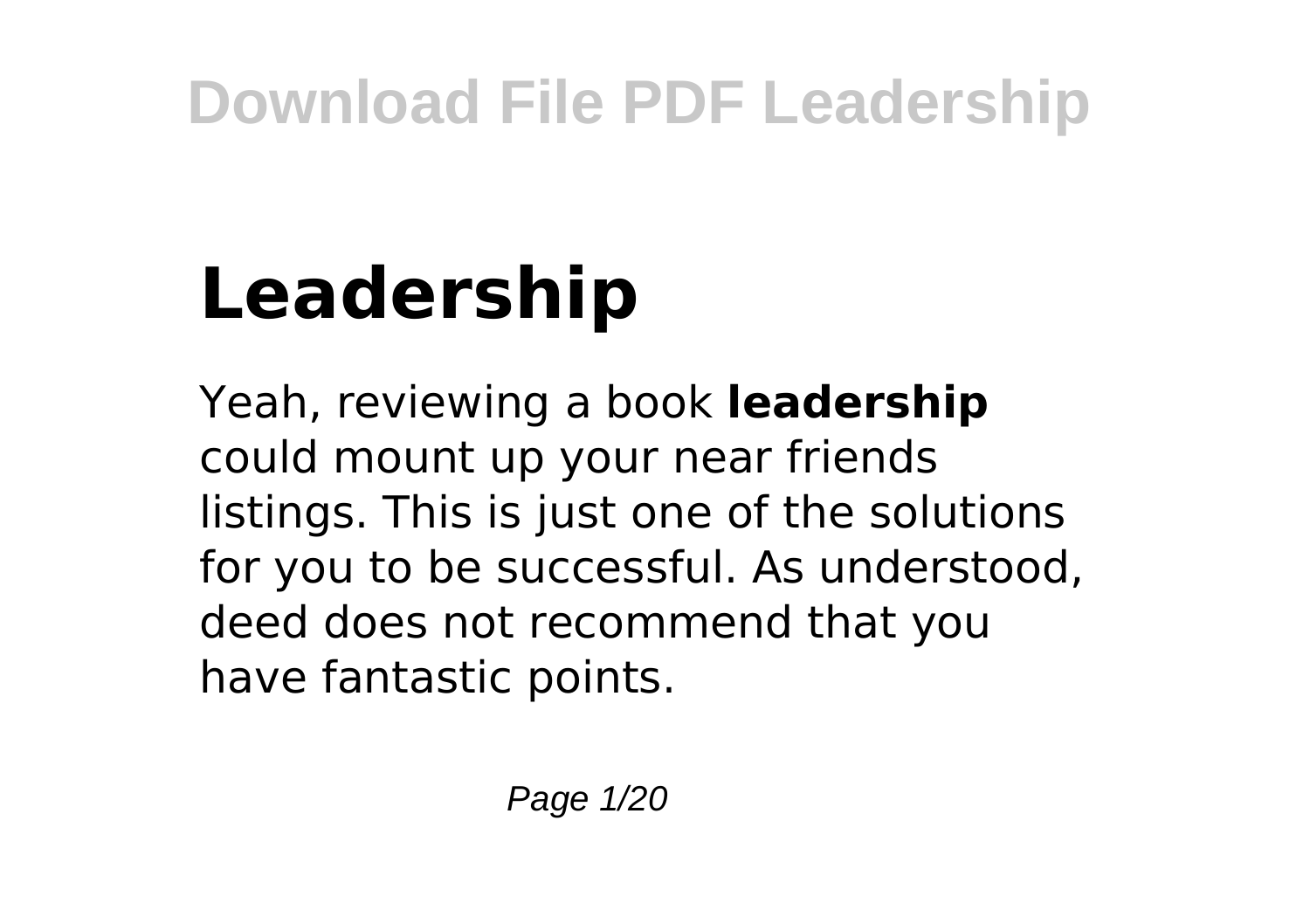Comprehending as well as bargain even more than other will find the money for each success. adjacent to, the pronouncement as without difficulty as insight of this leadership can be taken as skillfully as picked to act.

Google Books will remember which page you were on, so you can start reading a

Page 2/20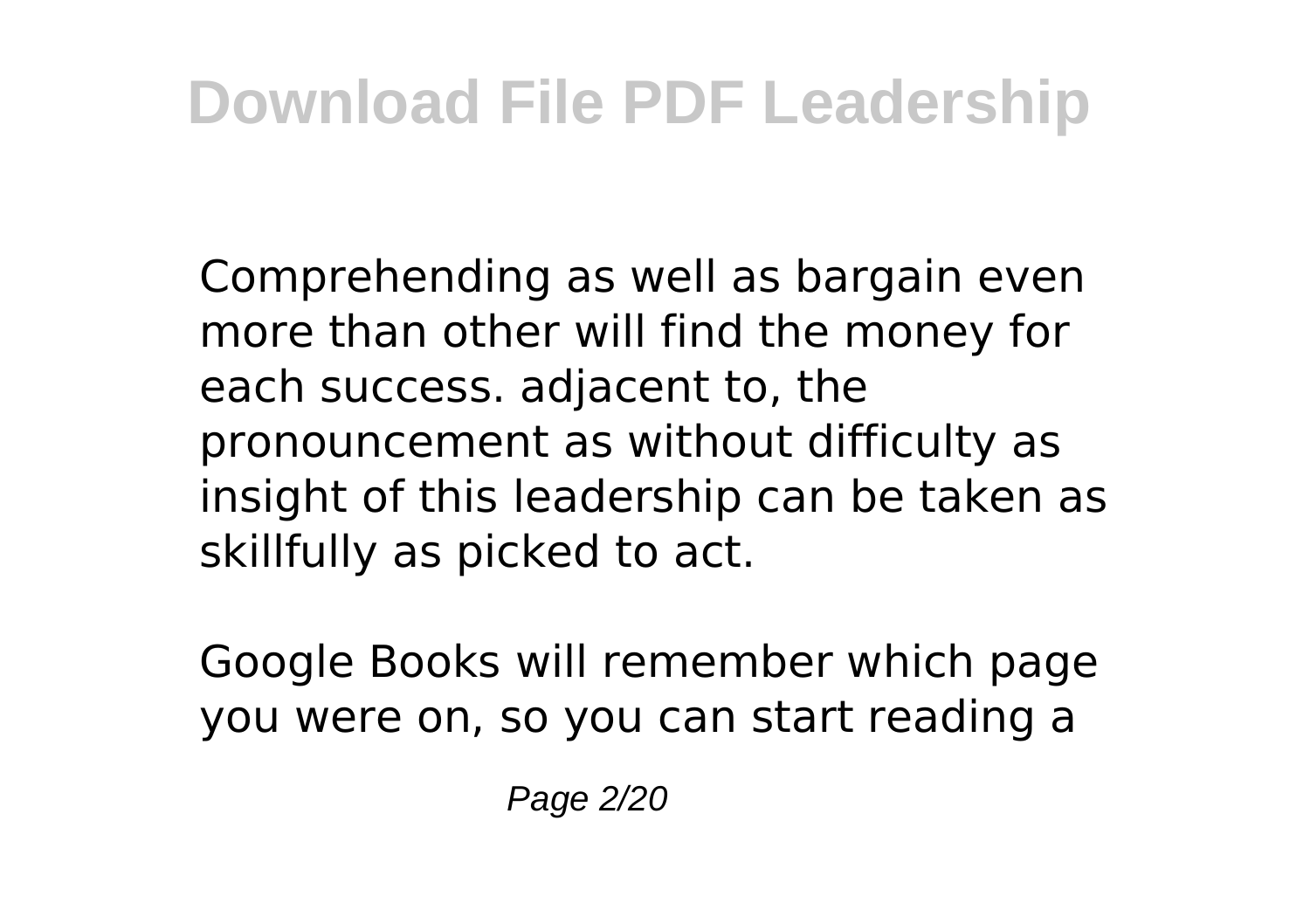book on your desktop computer and continue reading on your tablet or Android phone without missing a page.

#### **Leadership**

Leadership is the art of motivating a group of people to act toward achieving a common objective. Organizations refer to upper-level personnel in their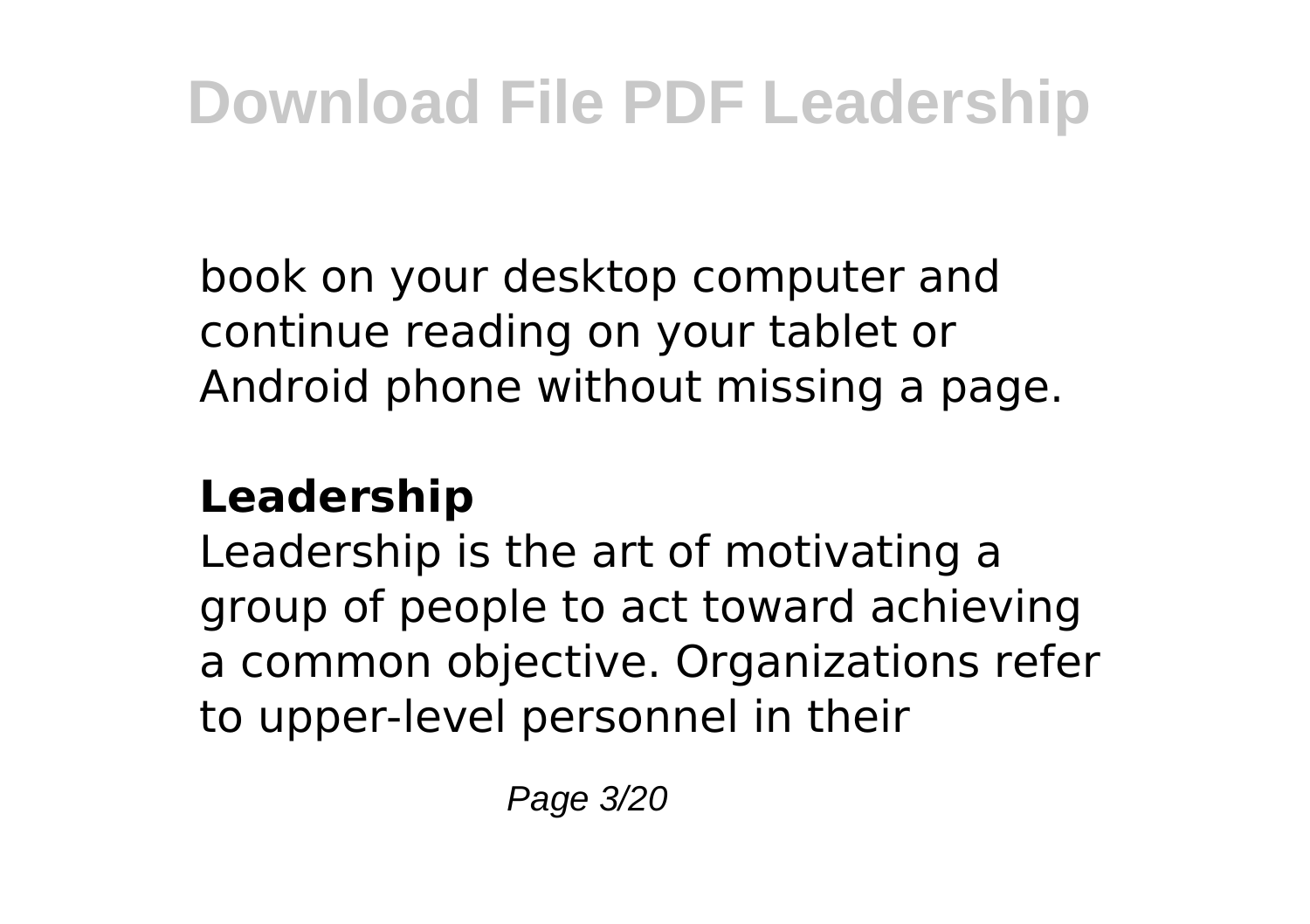management structures as leadership. To be an effective leader in business, you must possess traits that extend beyond management duties. Leadership skills can be learned and leaders may evolve.

### **Leadership: What Is It?**

Leadership is both a research area and a

Page 4/20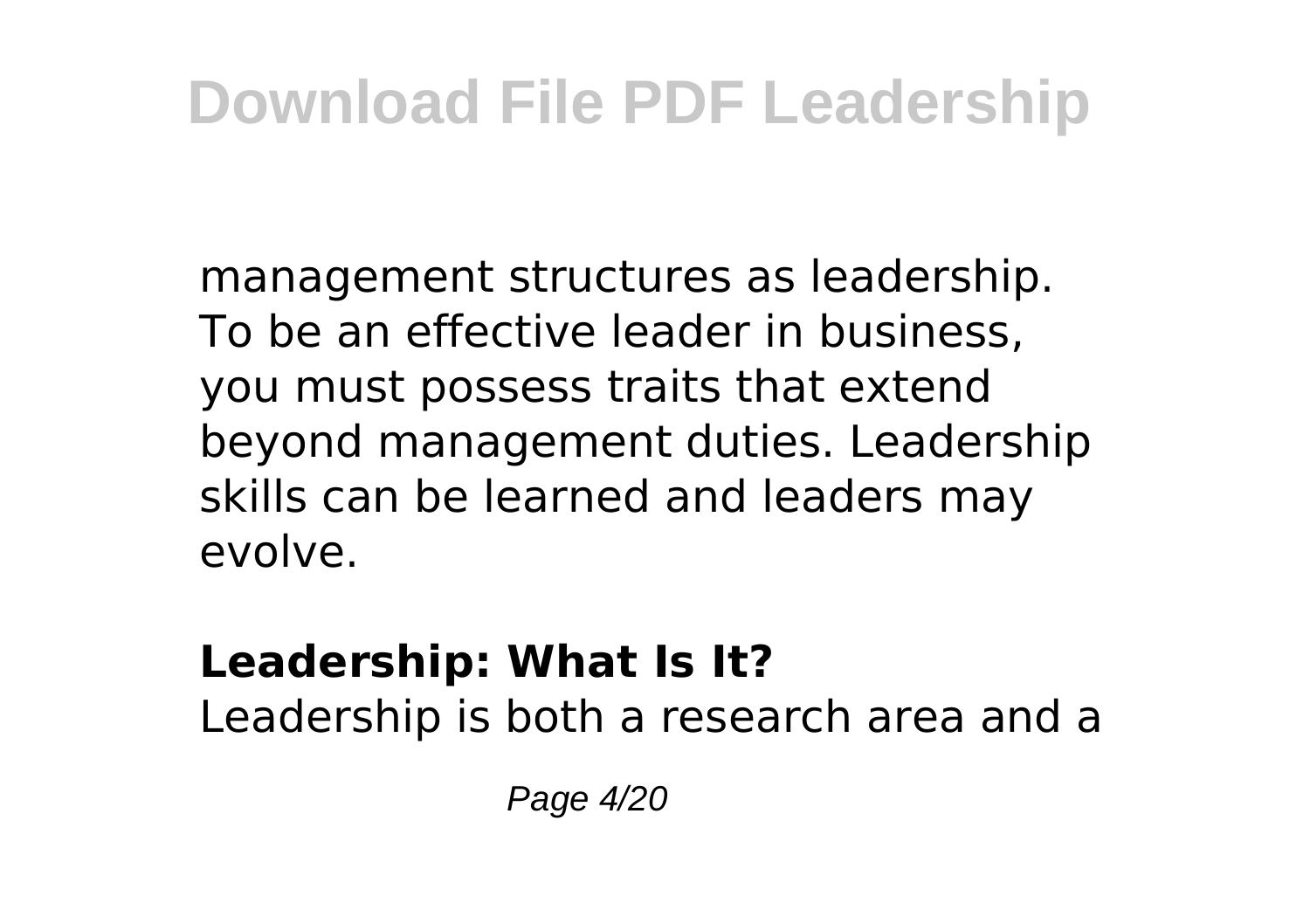practical skill encompassing the ability of an individual, group or organization to "lead", influence or guide other individuals, teams, or entire organizations.Often viewed as a contested term, specialist literature debates various viewpoints, contrasting Eastern and Western approaches to leadership, and also (within the West)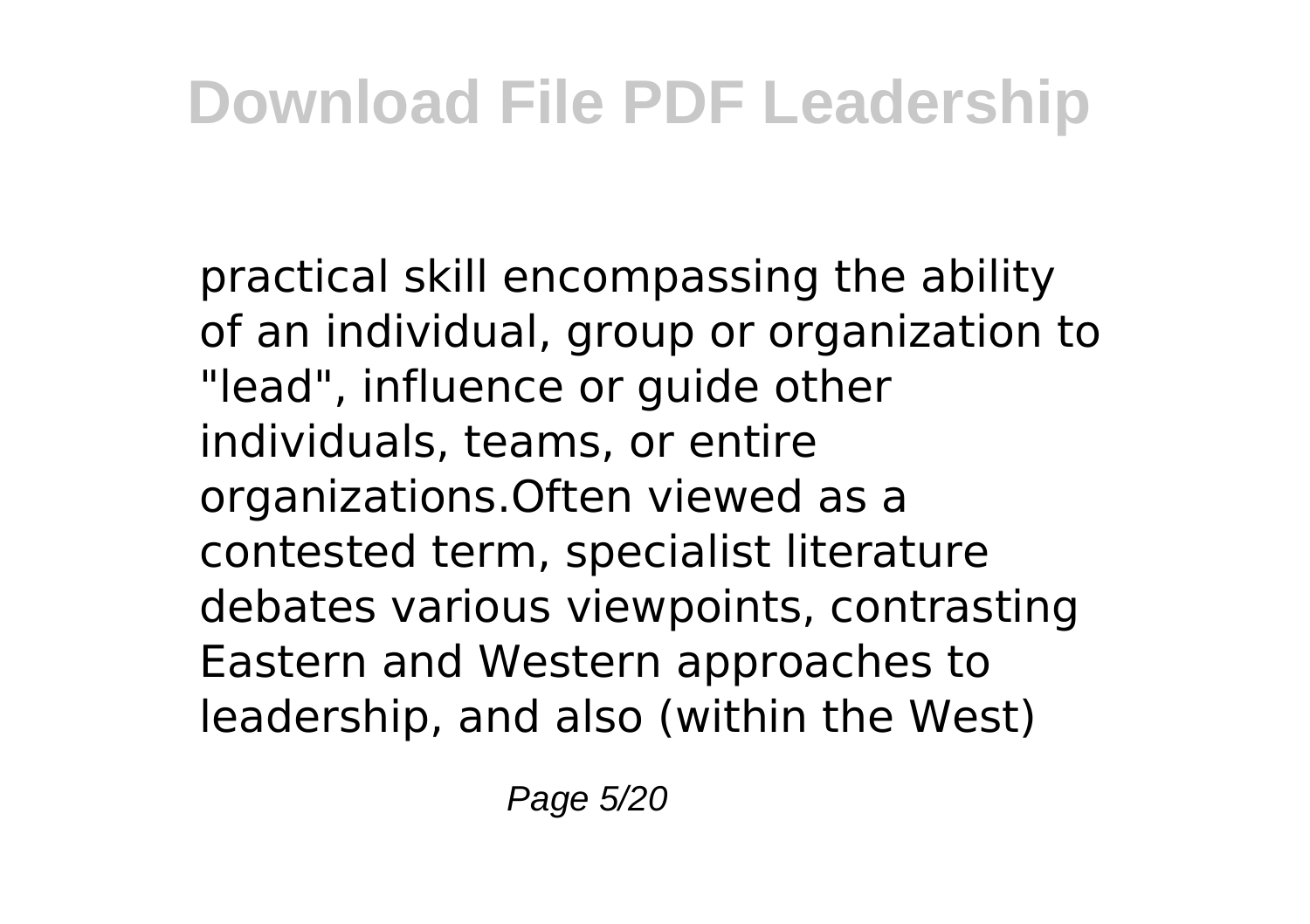North American versus ...

### **Leadership - Wikipedia**

Leadership definition is - the office or position of a leader. How to use leadership in a sentence.

### **Leadership | Definition of Leadership by Merriam-Webster**

Page 6/20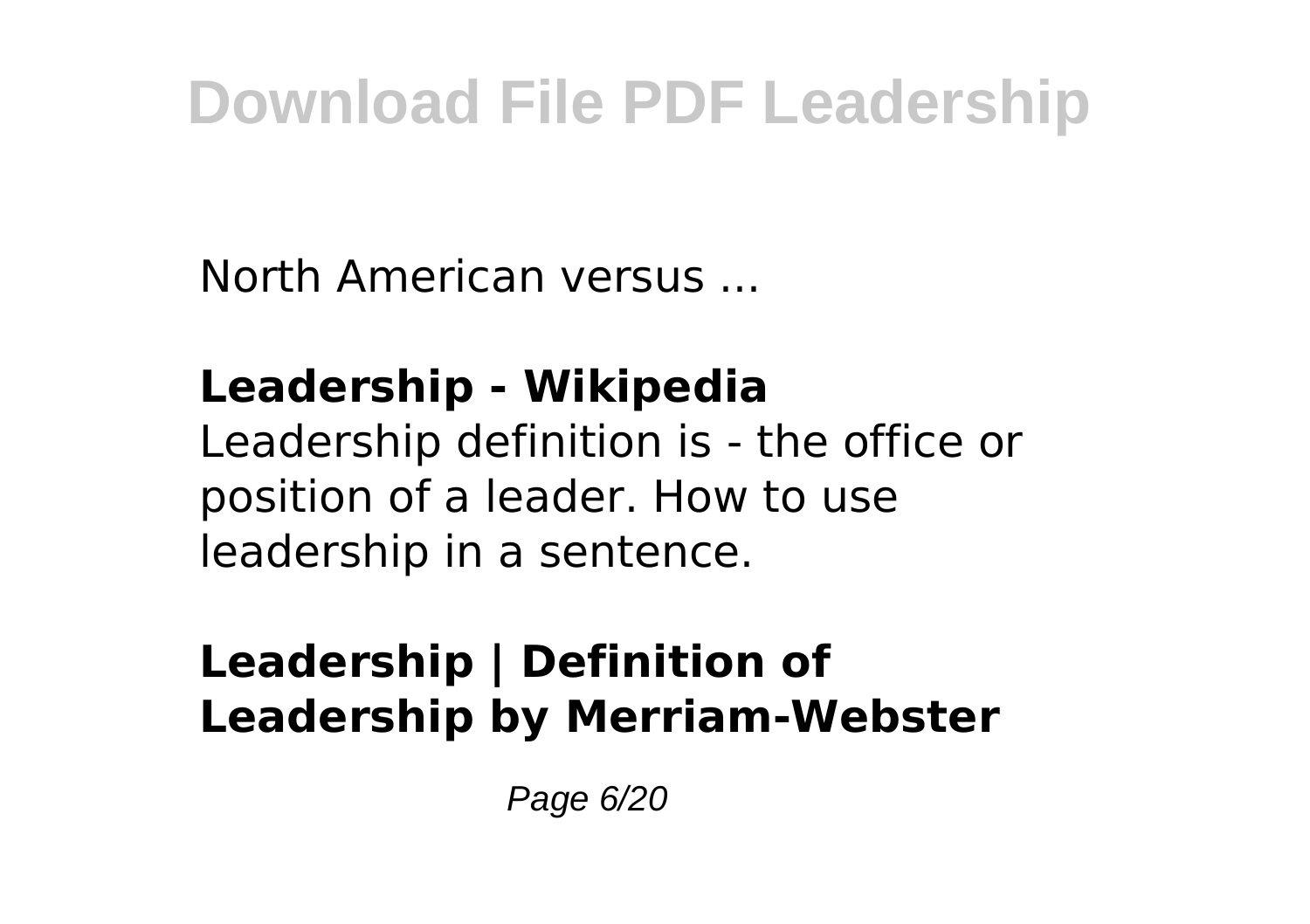Leadership definition, the position or function of a leader, a person who guides or directs a group: He managed to maintain his leadership of the party despite heavy opposition. See more.

### **Leadership | Definition of Leadership at Dictionary.com**

"Leadership is the capacity to translate

Page 7/20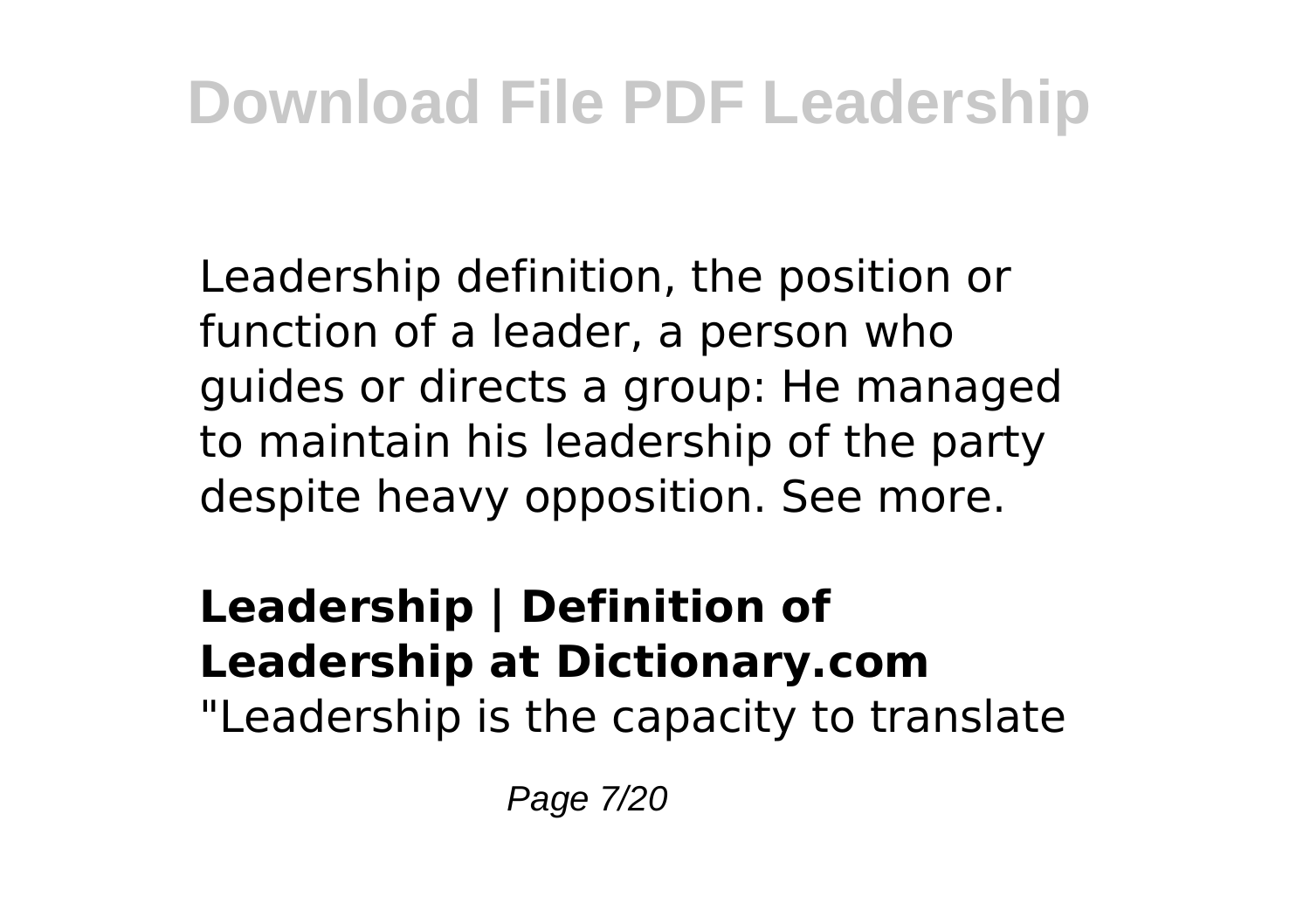vision into reality," said Warren Bennis, a pioneer in leadership research, and it is generally a leader's responsibility to develop a vision for the ...

### **Leadership | Psychology Today**

The word "leadership" can bring to mind a variety of images. For example: A political leader, pursuing a passionate,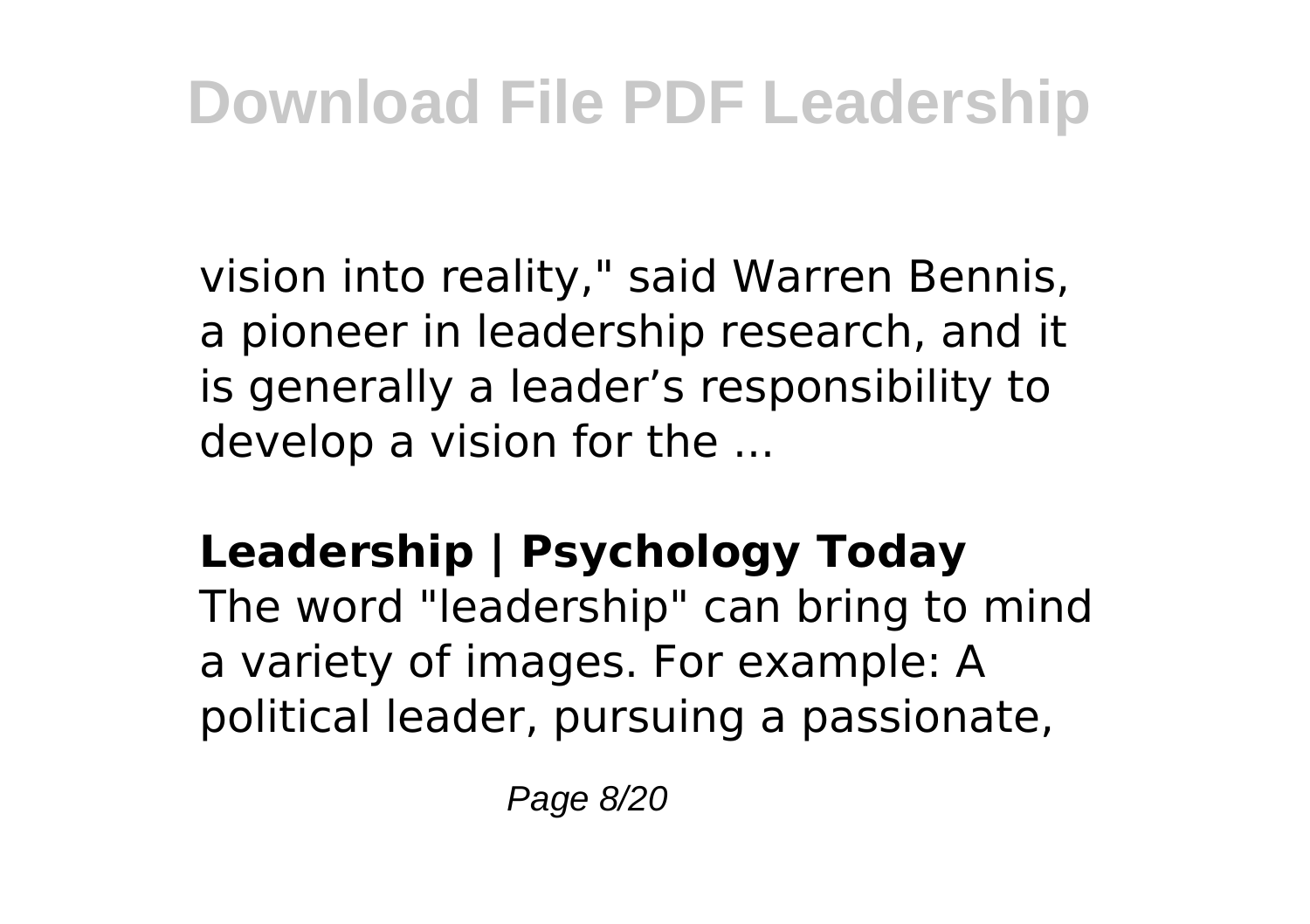personal cause. An explorer, cutting a path through the jungle for the rest of his group to follow. An executive, developing her company's strategy to beat the competition. Leaders ...

### **What Is Leadership? - Leadership Skills Training from ...**

Leadership critical to every company.

Page 9/20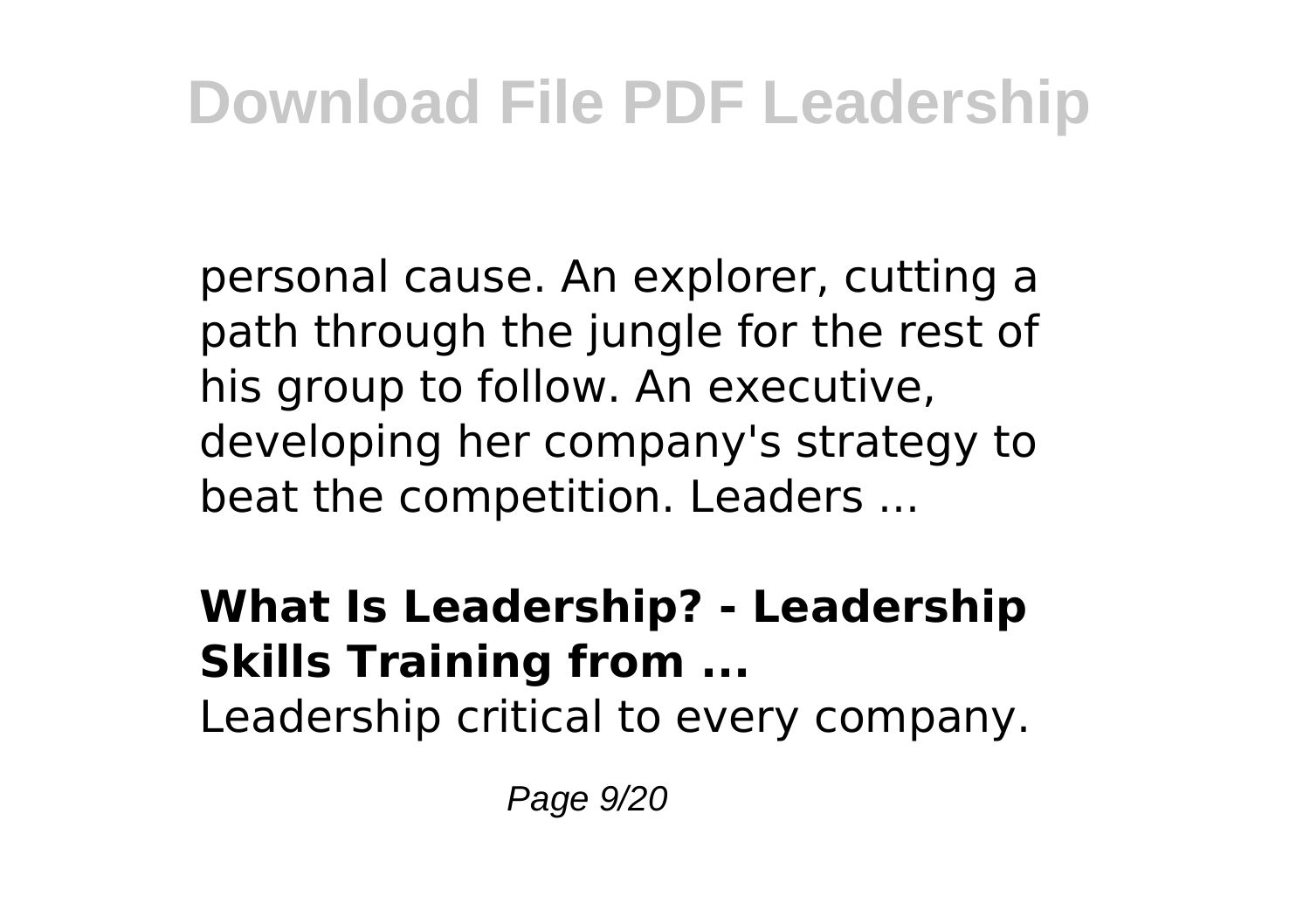Workers need someone to look to, learn from and thrive with. Every leader has their own style and strategy. Further, leadership styles and methods vary ...

### **How to Define Leadership - Business News Daily**

leadership: 1. The individuals who are the leaders in an organization, regarded

Page 10/20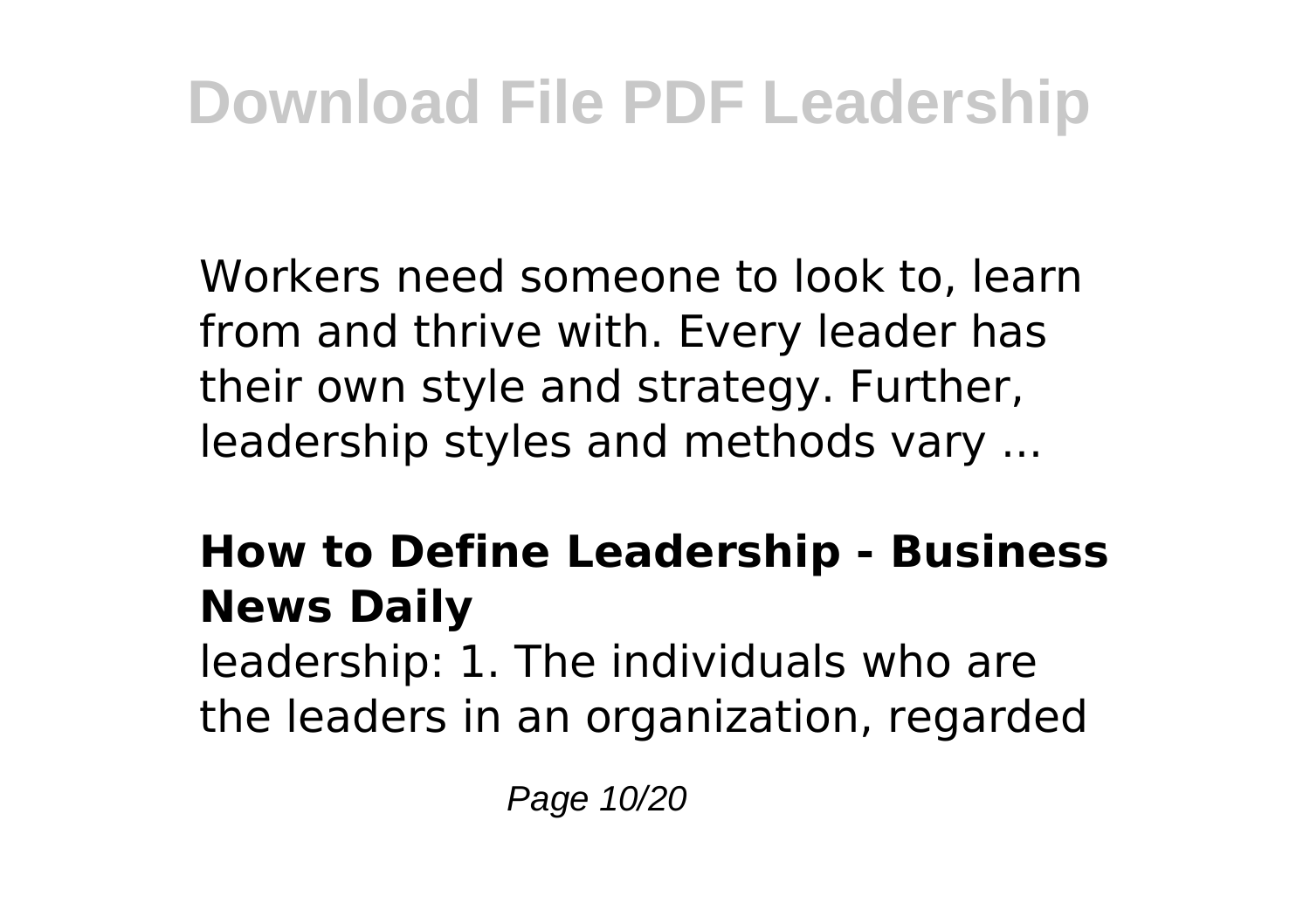collectively.

### **What is leadership? definition and meaning ...**

Leadership isn't management. This is the big one. Leadership and management are not synonymous. You have 15 people in your downline and P&L responsibility?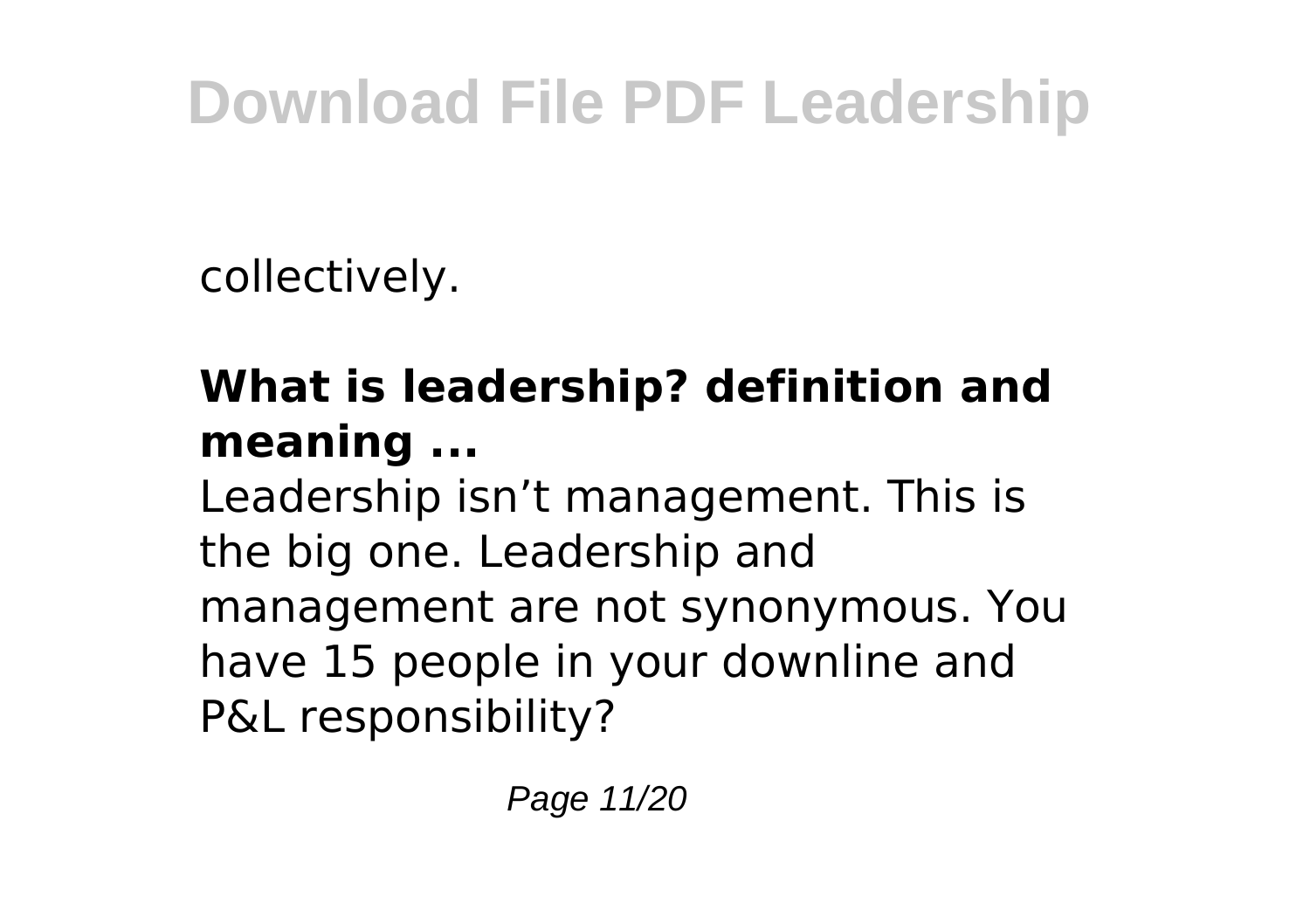#### **What Is Leadership? - Forbes**

Managers who show great leadership qualities can inspire their teams to accomplish amazing things. Here are eight of the most essential qualities that make a great leader.

### **8 Essential Qualities That Define**

Page 12/20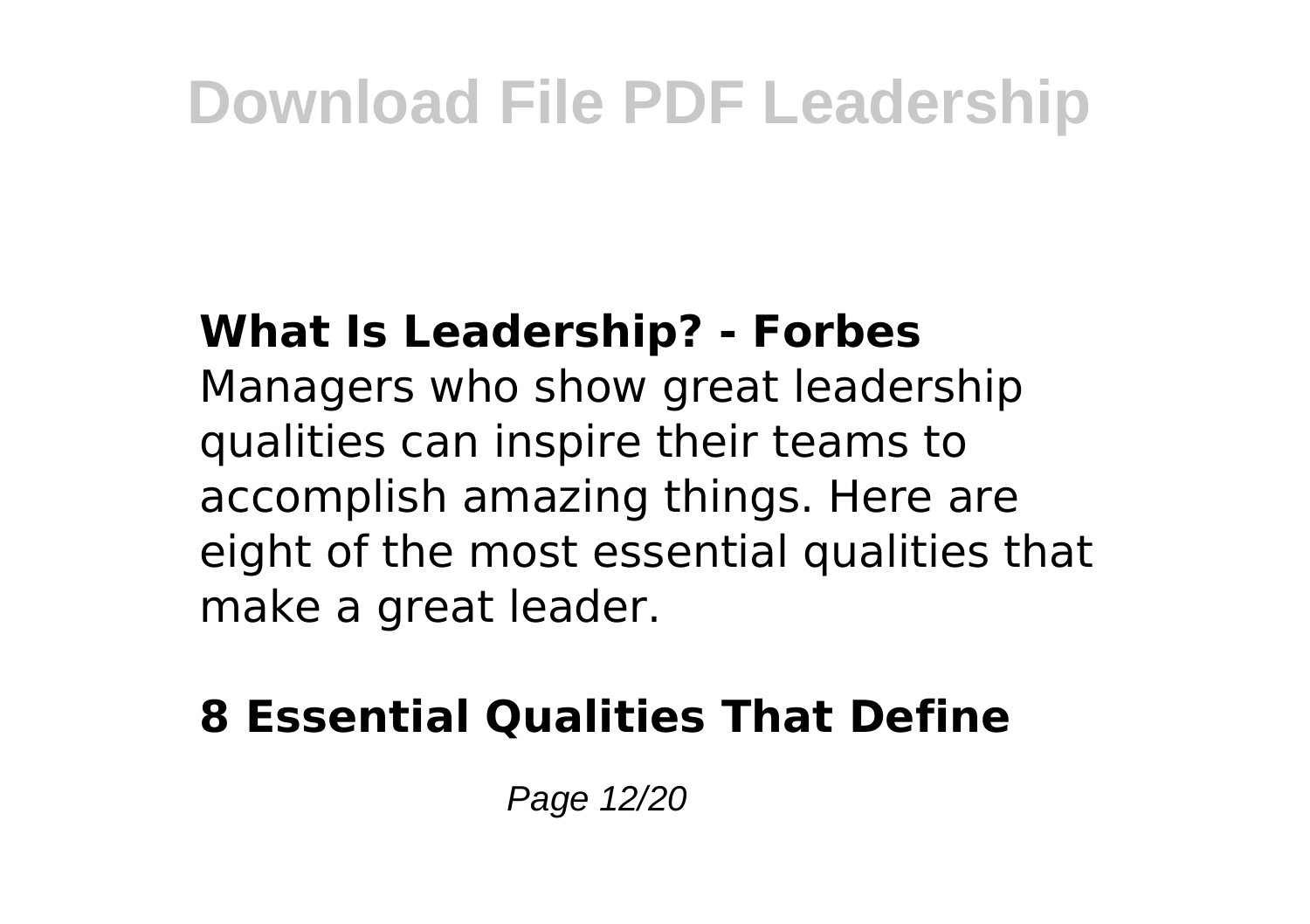### **Great Leadership**

Women Leaders Round Table - WLRT: The first recorded organization for women in the insurance industry. The Women Leaders Round Table was founded in 1936, and met annually to recognize female ...

### **Leadership: Achieving Goals,**

Page 13/20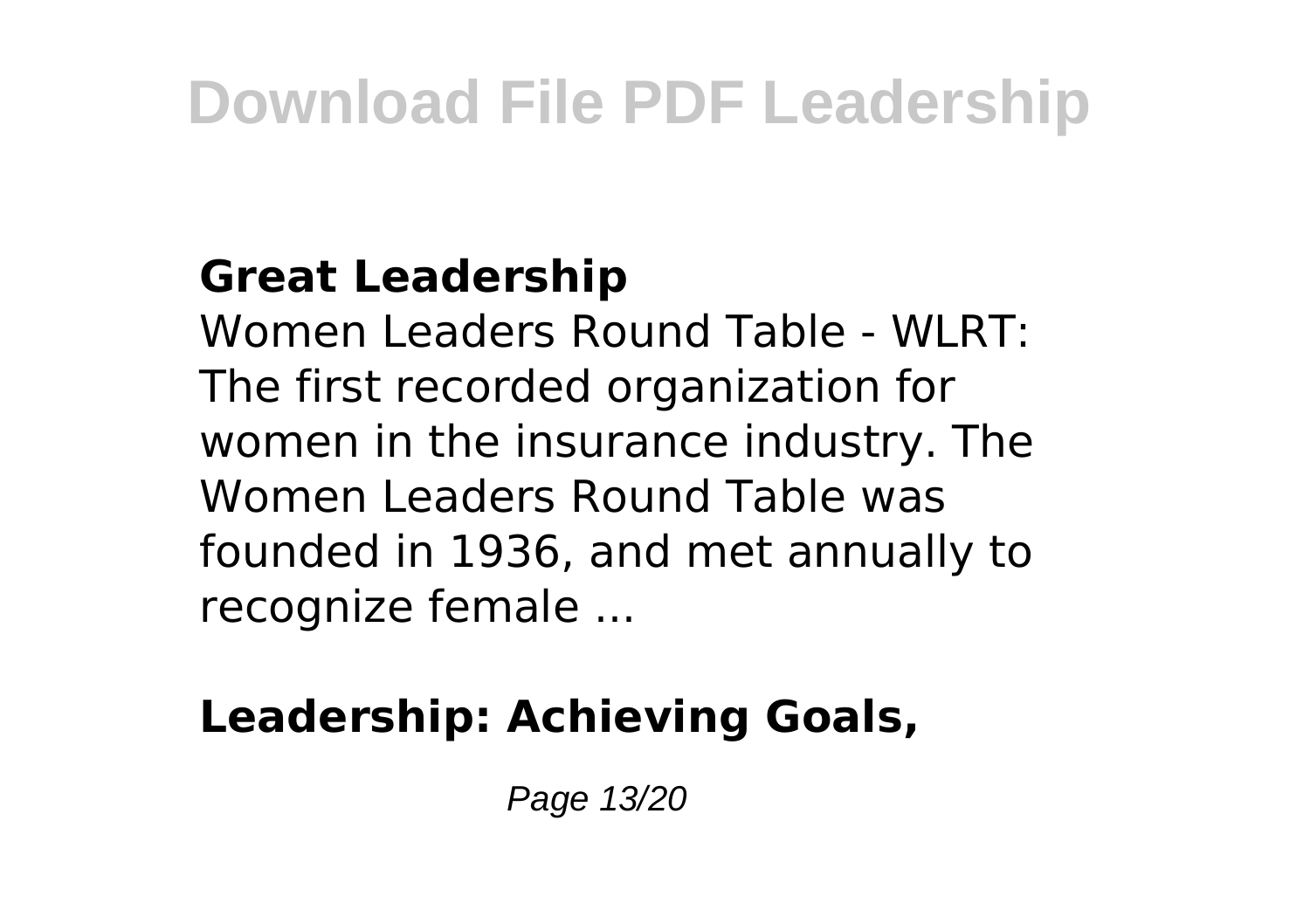### **Tackling Competition ...**

Leadership is less about a strong or charismatic individual and more about a group of people working together to achieve results. That's why we say that leadership is a journey — different teams, projects, situations, and organizations will require you to apply these skills in different ways.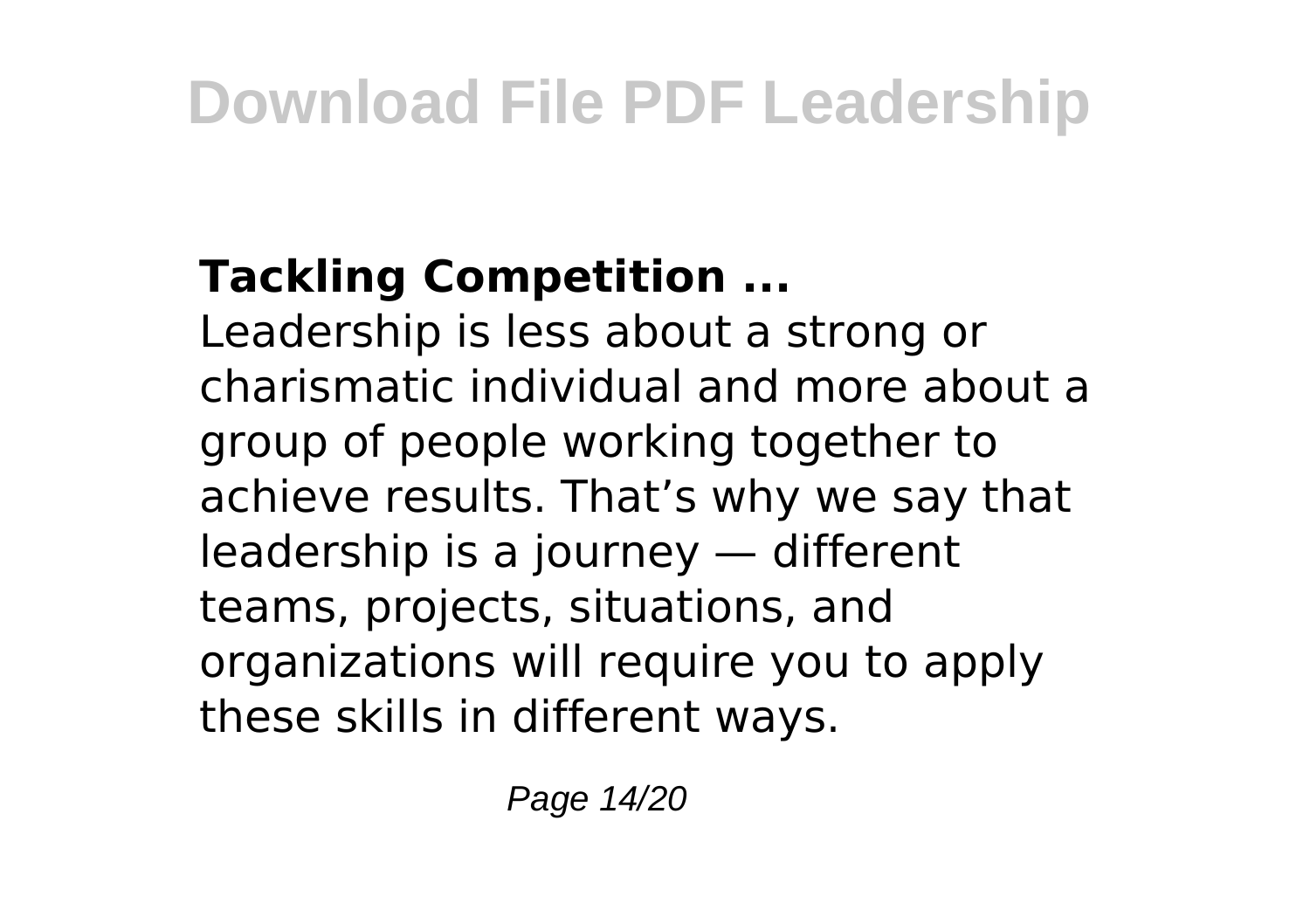### **What Are the Characteristics of a Good Leader? | CCL**

Leadership Basics What is Leadership. Leadership is a process by which an executive can direct, guide and influence the behavior and work of others towards accomplishment of specific goals in a given situation.

Page 15/20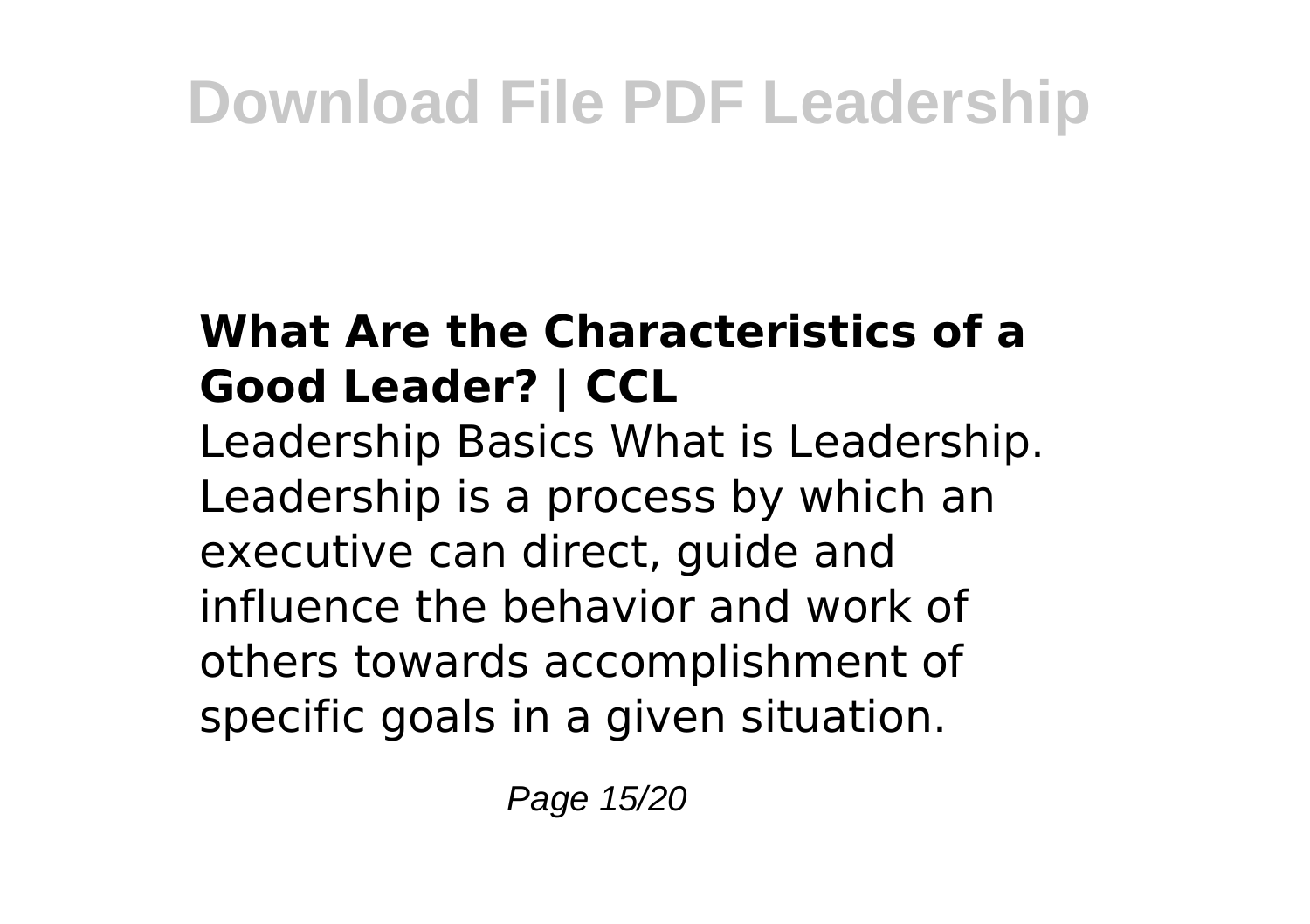Leadership is the ability of a manager to induce the subordinates to work with confidence and zeal.

### **Leadership Basics - Meaning, Characteristics, Theories ...**

Autocratic leadership is the inverse of democratic leadership. In this leadership style, the leader makes decisions

Page 16/20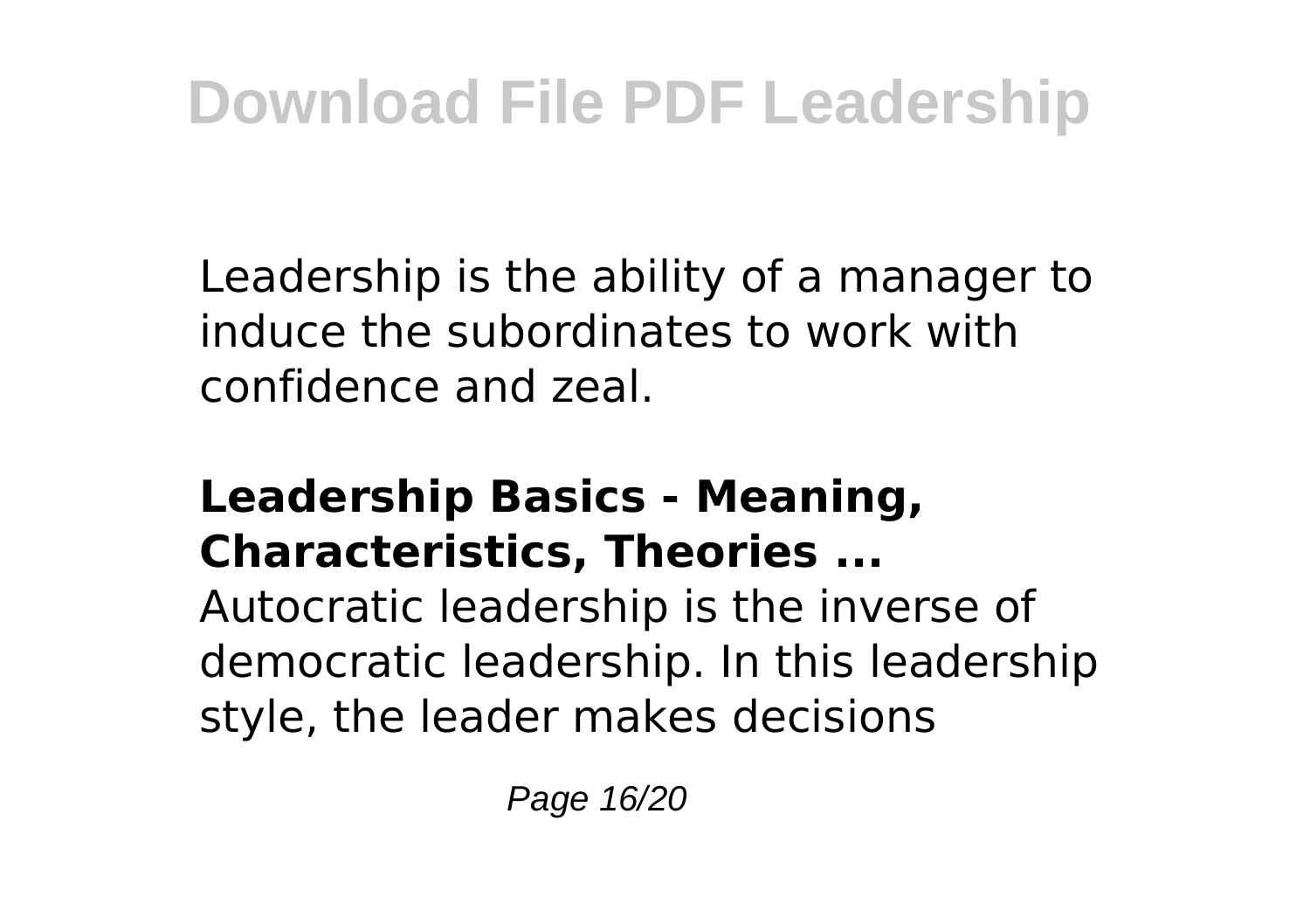without taking input from anyone who reports to them. Employees are neither considered nor consulted prior to a direction, and are expected to adhere to the decision at a time and pace stipulated by the leader.

### **The 8 Most Common Leadership Styles & How to Find Your Own**

Page 17/20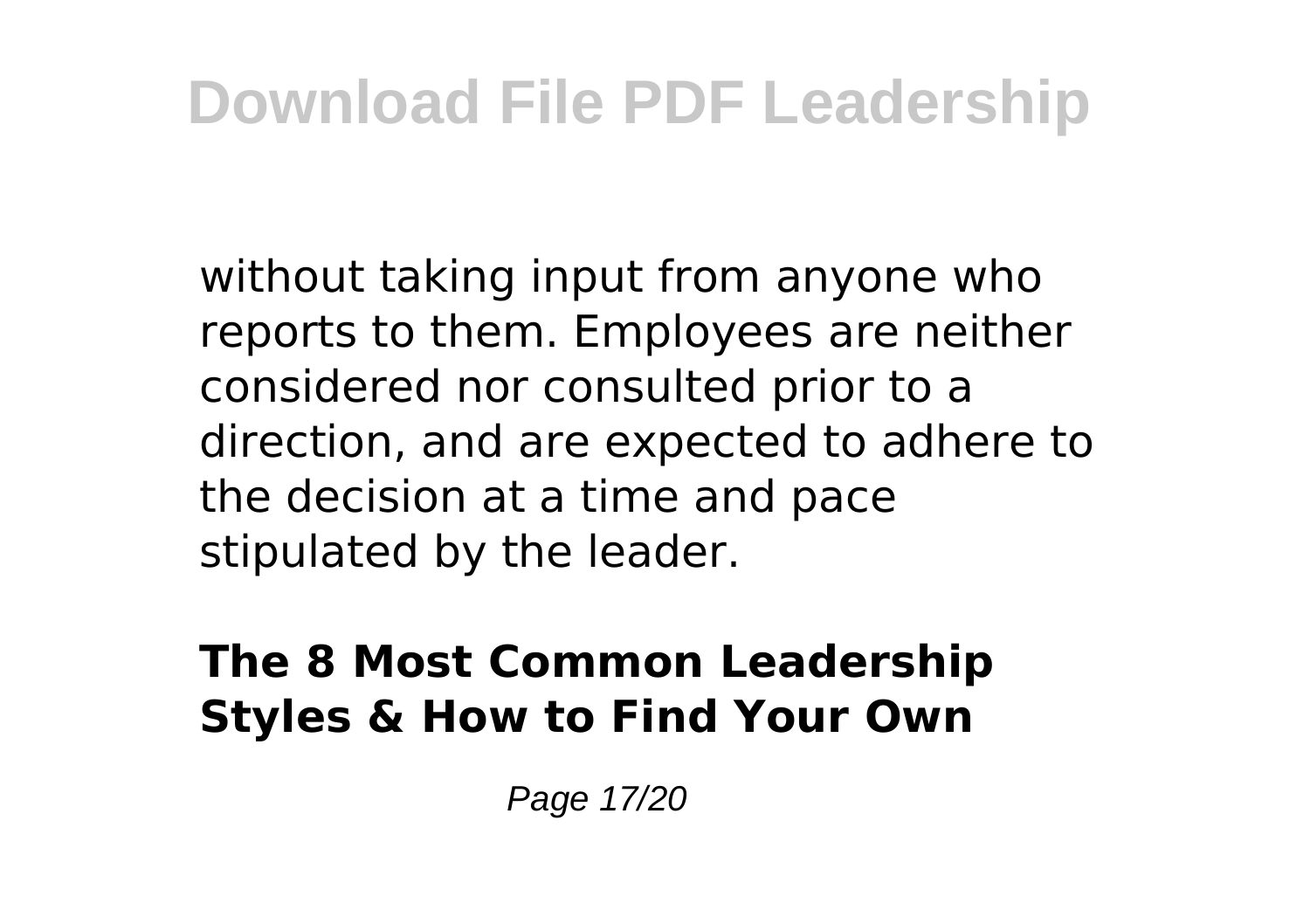Leadership is inspiring others to pursue your vision within the parameters you set, to the extent that it becomes a shared effort, a shared vision, and a shared success (Zeitchik, 2012). Leadership is a process of social influence, which maximizes the efforts of others, towards the achievement of a goal (Kruse, 2013).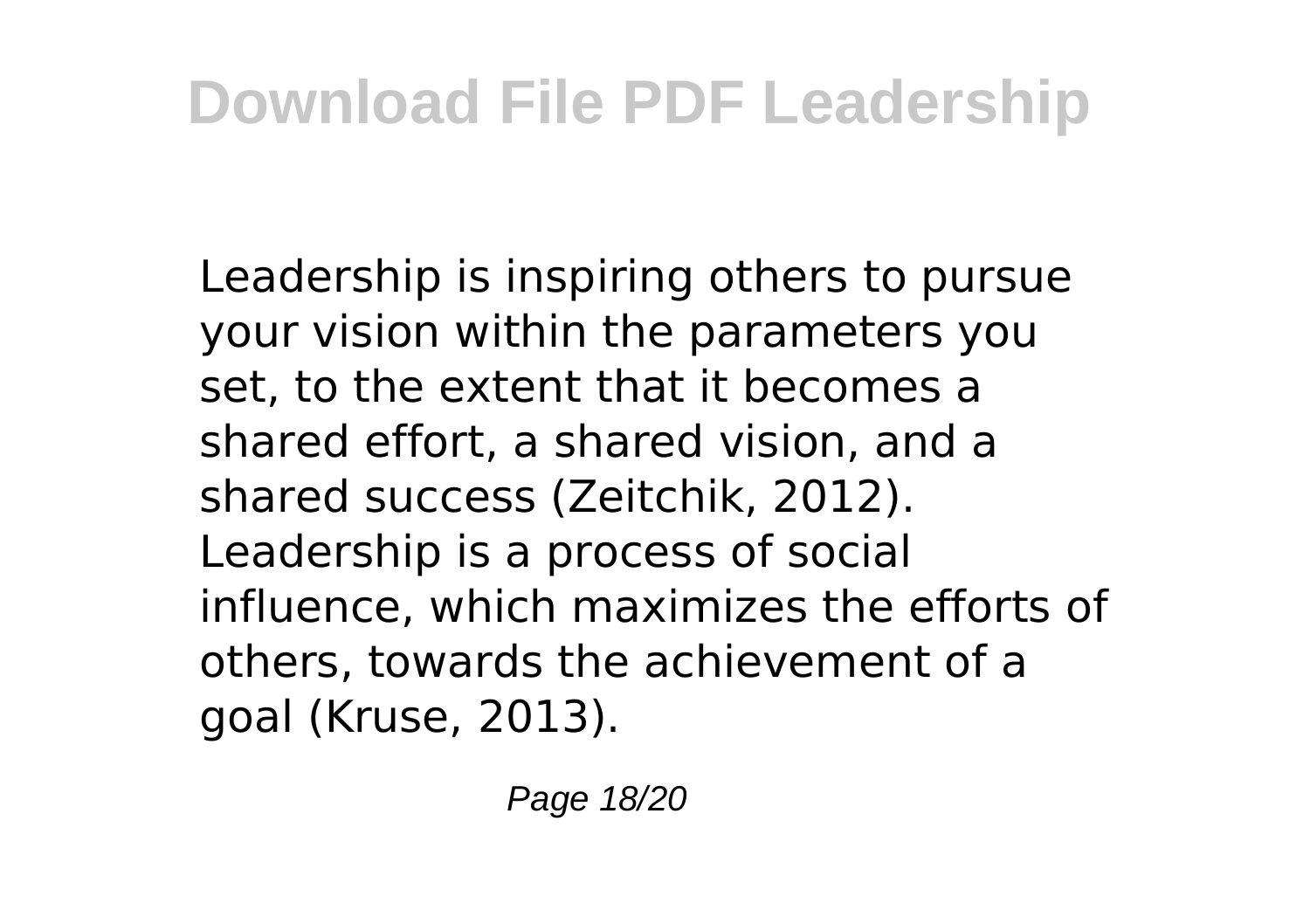**Concepts of Leadership - iinet.com** Leadership is the accomplishment of a goal through the direction of human assistants—a human and social achievement that stems from the leader's understanding of his or her fellow workers and ...